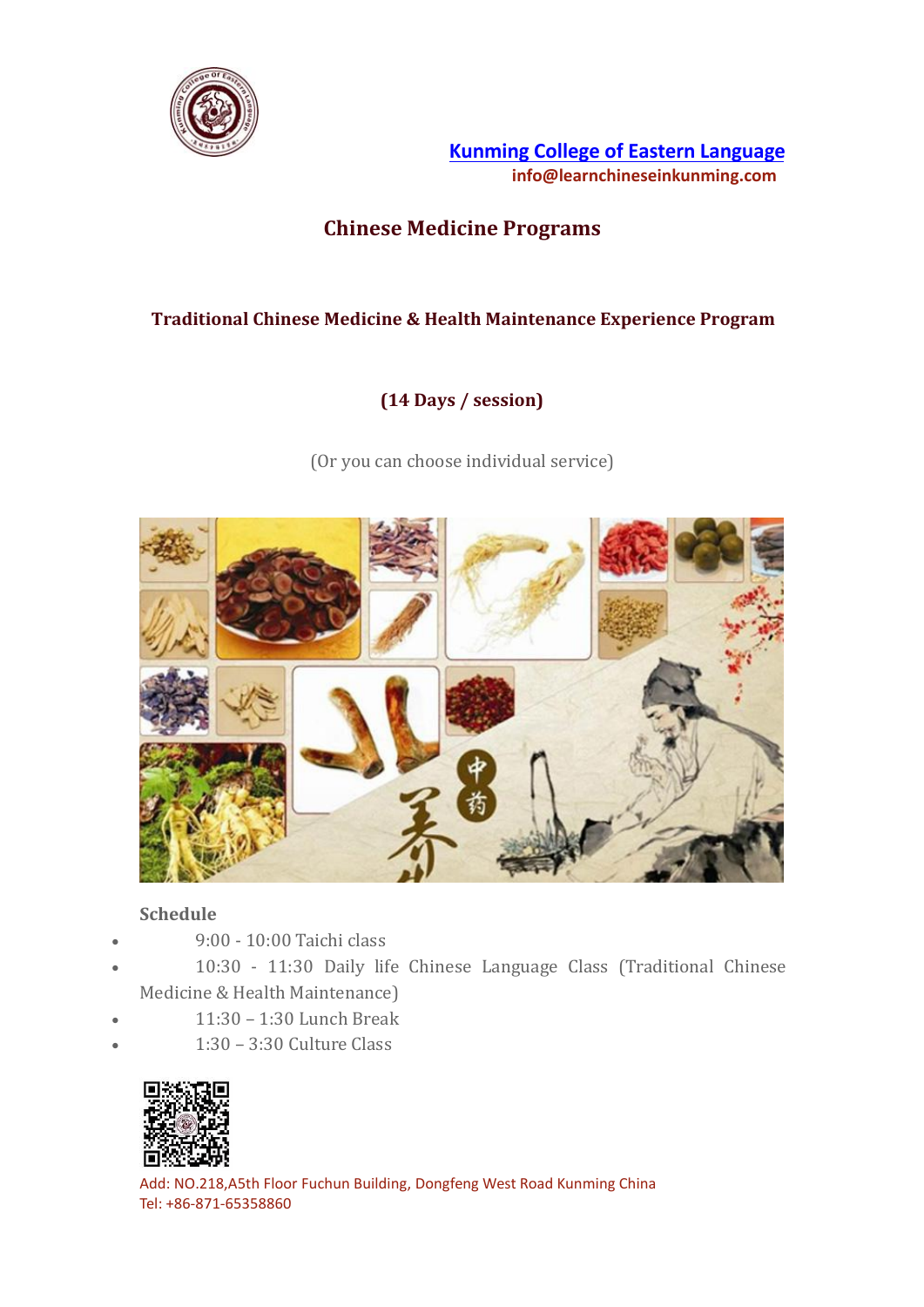

# **Kunming College of Eastern [Language](https://www.learnchineseinkunming.com/) info@learnchineseinkunming.com**

- 3:30 5:30 Cooking class (Chinese traditional healthy dish)
- Taichi Class, Monday to Friday
- Culture & Language class, Monday to Friday
- Cooking Class, Monday to Friday
- 3 meals a day: Monday to Friday
- Experiencing Chinese traditional acupuncture and message on Saturday
- Accommodation: Hotel
	- single room, double room (includes laundry, internet access)

#### **The following services are also included for free:**

- Airport pick-up and drop-off
- A tour of the surrounding (bank, supermarket, post office etc.)
- SIM Card with data
- Travel Planning in China
- Medicine for minor illnesses
	- Students who apply for 2 sessions will enjoy 5% off, 3 sessions will enjoy 10% off, more than 3 sessions will enjoy 20% off.

# Apply for [traditional](https://www.learnchineseinkunming.com/chinese-medicine-and-health-maintain-program.html) chinese medicine course at KCEL right now!

Now, we are the first, largest and most professional Chinese school in Yunnan. We have over 18 years of teaching experience. And over 20,000 square feet learning areas, you can not only have distinctive studying experience but also enjoy your life in KCEL.

Our college employs professional teachers who use the latest teaching methodology supported by a conducive learning environment. We also offer



Add: NO.218,A5th Floor Fuchun Building, Dongfeng West Road Kunming China Tel: +86-871-65358860